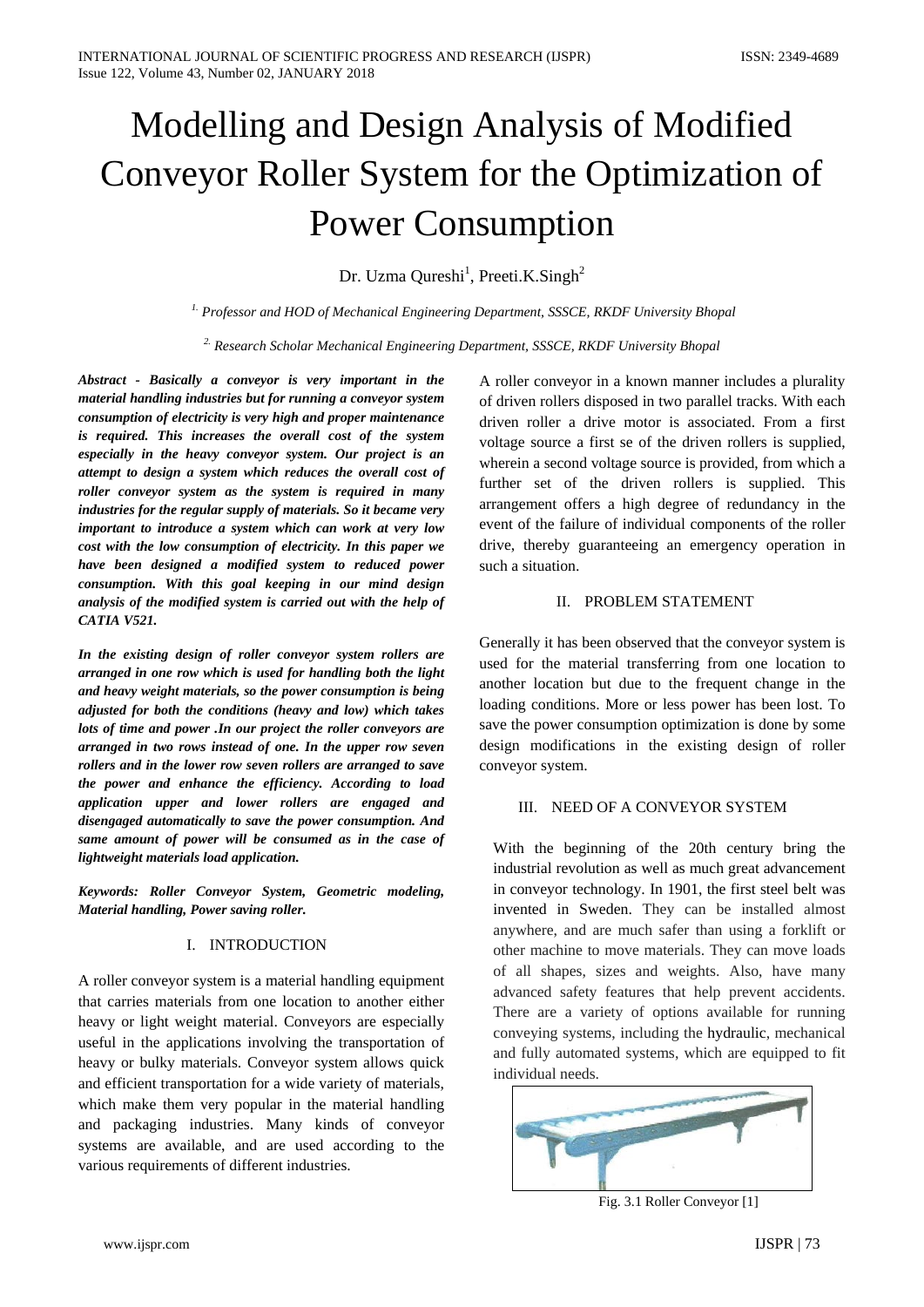The following are the objectives of the study:

1. Study existing roller conveyor system and its design.

2. Geometric modeling of existing roller conveyor.

3. To generate parametric model using ANSYS

4. Optimization analysis of modified roller conveyor.

5. To carry out Analysis of Modified design for same loading condition.

6. Recommendation of new solution for weight optimization.

## IV.SCOPE OF THE DISSERTATION

Design analysis is carried out with the help of ANSYS and for the geometric modeling of an existing roller conveyor system CATIA V5R19 has been used .Optimization of conveyor assembly for the minimum power consumption has been carried out. Comparison between existing and modified design has been done in this dissertation work.

# V. LITERATURE REVIEW

In this paper review of available literature related with the roller conveyor system, material handling equipment, design and analysis, modified none modified has been carried out.

In this paper author explained a roller conveying that includes two axially spaced supporting frames substantially parallel in the conveying direction of the conveying system, at least one roller, and one supporting shaft, each supporting shaft configured to be engaged in at least one of the supporting tubular frames to support the at least one driving roller, and at least one first supporting bearing for each supporting shaft [1].

This paper explains about the rollers and pulleys for use with industrial equipment and, more particularly, to rollers and pulleys having low-mass for use in machines using flat belts, machines for sorting and transporting mail articles, conveyor systems.

A low-mass roller is disclosed comprising a cylindrical body formed of polymeric material and having an exterior surface, first and second open ends and defining an interior tubular space along a longitudinal axis there through for receiving an axle; and an outer shell formed of thin metal covering the exterior surface of the cylindrical body. The assembly of the first and second tubular shells includes a weld ring disposed between and nested within the first respective ends of the first and second tubular shells such that the shells are held together in alignment during the welding process [2].

In fact in this first aspect the invention relates to a conveying system comprising: two axially spaced

supporting frames extending substantially parallel in the conveying direction (F) of the conveying system; at least one plurality of rollers; at least one plurality of supporting shafts, each adapted to be engaged in at least one of said supporting tubular frames to support at least one roller; characterized in that each roller comprises: at least one roller body extending around a rotation axis X-X; at least one engaging seat for at least one supporting shaft, placed concentrically to said roller body, at least first removable coupling means for a second roller, a cover or a spacer.; at least a radial seat realized on the outer surface of said supporting shaft. In the present invention scope the terms "axial", "axially", denote a direction substantially perpendicular to the feed direction (F) of goods in the conveying system [3].

The main focus of this work is to work with concurrent engineering by modifying the existing gravity roller conveyor system designing. By modifying the arrangements of some important parts (Roller, Shaft, Bearing & Frame), to minimize the overall power consumption of the assembly and to save considerable amount of money. Gravity roller Conveyor has to convey 3500 N load, 30 inch above ground and inclined at 4 degree. Fig.3.1 shows roller conveyor assembly. Components of conveyors [20] are as follows:-

| Sr. No.        | Component                  | <b>Material</b> | Qty. |
|----------------|----------------------------|-----------------|------|
| 1              | C -Channels<br>for Chassis | <b>ISMC 100</b> | 2    |
| $\overline{2}$ | Rollers                    | Mild Steel      | 15   |
| 3              | Bearing                    | Std.            | 30   |
| 4              | C-Channels<br>for Stand    | ISMC-75         |      |
| 5              | Shaft                      | Mild Steel      | 15   |



Fig. 5.1 Roller Conveyor assembly [20]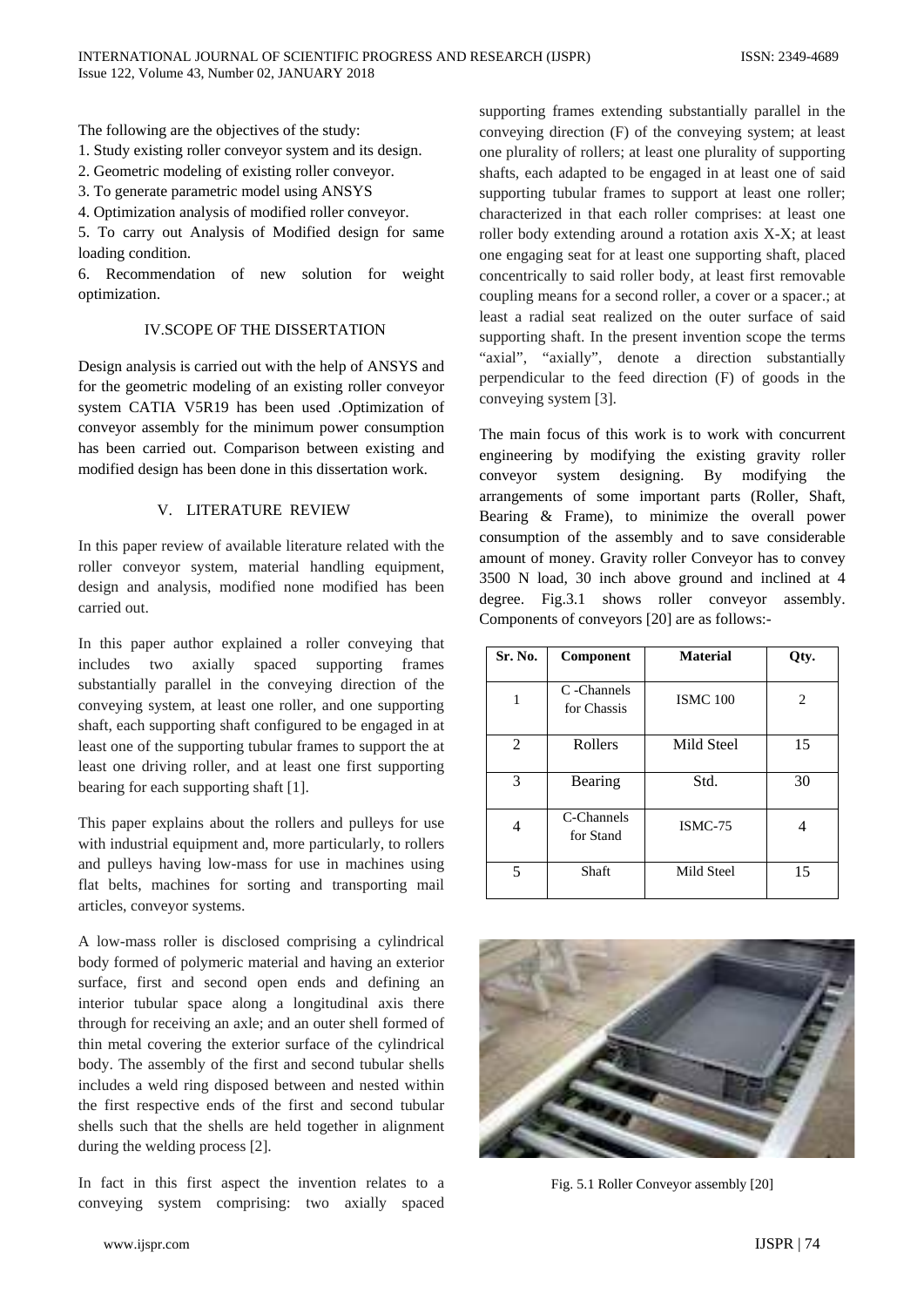## VI. PRINCIPAL OF WORKING

A roller conveyor consists of two or more pulleys, with a continuous loop of material – the roller conveyor roller – that rotates about them. One or both of the pulleys are powered, moving the roller and the material on the roller forwarded. The powered pulley is called the drive pulley while the unpowered pulley is called the idler. There are two main industrial classes of roller conveyors; those in general material handling such as those moving boxes along inside a factory and bulk material handling such as those used to transport industrial and agricultural materials, such as grain, coal, ores etc. generally in outdoor locations. Generally companies providing general material handling type roller conveyor do not provide the conveyors for bulk material handling. In addition there are number of commercial applications of roller conveyors such as those in grocery.

# VII. GEOMETRIC MODELING OF AN EXISTING ROLLER CONVEYOR SYSTEM

Geometric modeling has been carried out with the help of CATIA V5R17.



Fig. 7.1 Geometric modeling of an Existing roller conveyor system with supports



Fig. 7.2 Finite Element Mesh of the Existing Roller Conveyor System

#### A) Static Structural Analysis

A static structural analysis is carried out to analyse the effect of steady state loading conditions on a roller conveyor system structure, when avoiding the effect of inertia force and damping effects, because these are caused by the varying loading conditions in the given time periods. As a static analysis may include steady inertia load (such as gravity and rotational). Design and analysis of roller conveyor for power savings, weight optimization & material saving and time varying load condition that can be approximated as static equivalent loads. Properties of materials which are required for the analysis of an existing roller conveyor systems are selected**.** As we know that a Static analysis determines the displacements, stresses, strains, and forces in structures or components caused by loads that may not be induced significant inertia and damping effects. Static loading and its response conditions are such that is, the loads and the structure's response are assumed to vary slowly with respect to time.

### B) Critical load condition

Load is acting on any four rollers hence by considering 3500 N load is uniformly distributed on all rollers maximum deflection, maximum stress values have been checked for existing design which has been shown and discussed in the chapter no.05 results and discussions.



Fig. 7.3 Finite Element Mesh with the stress distribution analysis of the Existing Roller Conveyor System

# VIII. GEOMETRIC MODELING OF MODIFIED ROLLER CONVEYOR SYSTEM

Geometric modeling of modified roller conveyor system has been carried out using CATIA V5R17. It has been shown with the four stands. In the modified design of roller conveyor system 14 rollers and 14 shafts are used to reduce the material cost and its utilization. In the design an attempt has been made to optimized the power consumption by using rollers in two parallel rows one upper row contains 7 rollers and one lower row contains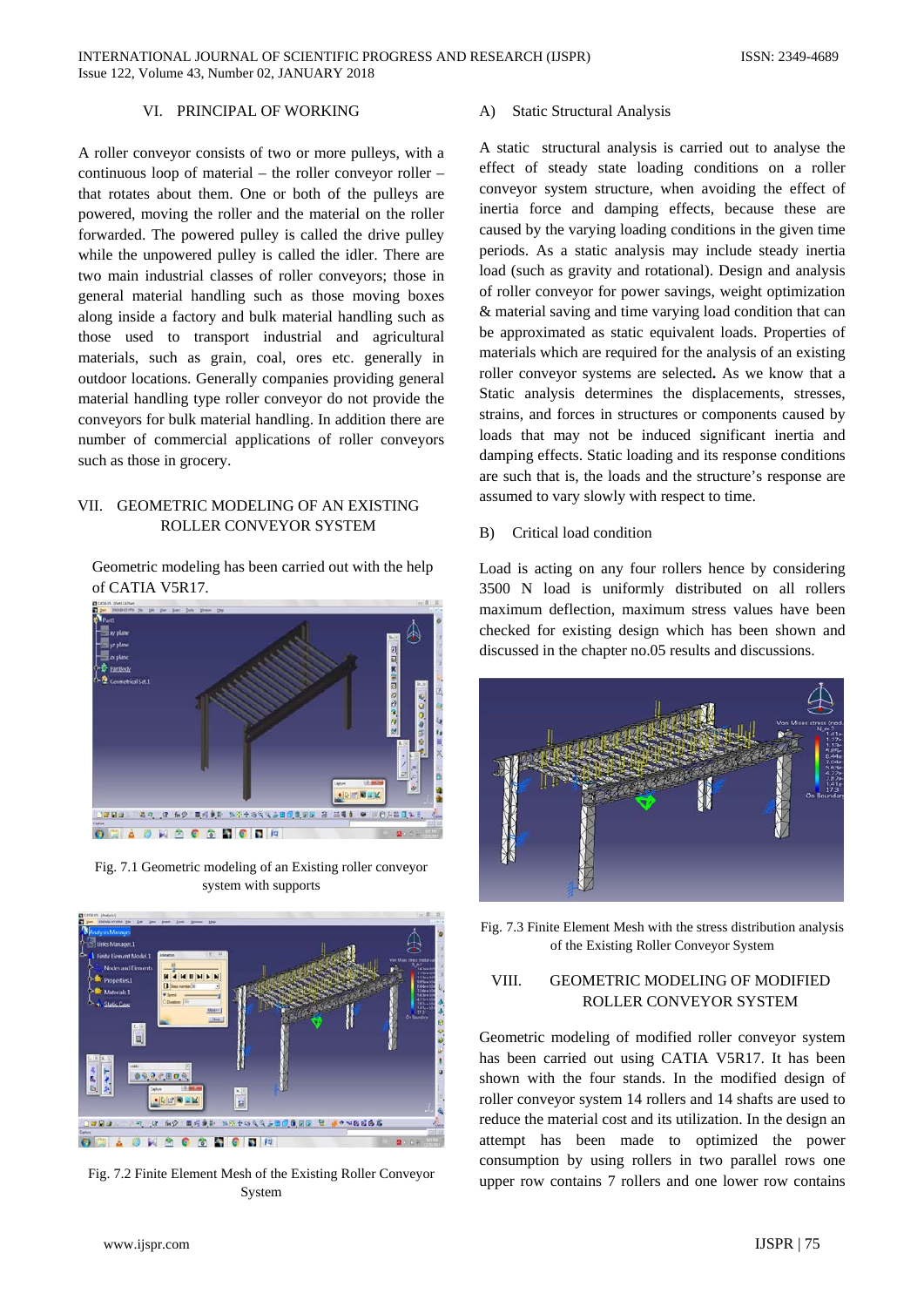the 7 rollers for the similar power distribution to overcome the power loss in carrying the heavy weight objects.



Fig. 8.1 Geometric modeling of the Modified Roller Conveyor System

# IX. PRINCIPLE OF WORKING OF MODIFIED ROLLER CONVEYOR ASSEMBLY

A Modified roller conveyor system consists of two parallel rows of 14 shafts i.e. upper and lower row. In each row 14 rollers are placed, with a continuous loop of material – the roller conveyor roller – that rotates about them. One or both of the pulleys are powered, moving the roller and the material on the roller forwarded. The powered pulley is called the drive pulley while the unpowered pulley is called the idler. There are two main industrial classes of roller conveyors; those in general (light weight) material handling such as those moving boxes along inside a factory and bulk material(heavy weight) handling such as those used to transport industrial and agricultural materials, such as grain, coal, ores etc. generally in outdoor locations. Generally companies providing general material handling type roller conveyor do not provide the conveyors for bulk material handling. In addition there are number of commercial applications of roller conveyors such as those in grocery. Detailed assembly of gravity modified roller conveyor system is shown in fig.4.1.Our concept is to design such type of roller conveyor system which can be capable of handling both (heave and light weight) type of material at a time even at irregular interval without any power loss but with the optimized power consumption.

In conventional rollers, there is only one row of rollers which, do not facilitate for different kind of loading. In our project, were are providing the facility of having two kinds of loads, for lighter loads upper row works and for heavy loads both row work. The system reduces the unnecessary power consumption of running all rollers.

## X. RESULTS AND DISCUSSIONS

Weight of the Existing roller conveyor system is considered as 193 kg determined by theoretical analysis

www.ijspr.com IJSPR | 76

which has been discussed in the table5.1 while the weight of modified roller conveyor assembly has been considered as kg detailed analysis has been shown in the table no.5.2 - Maximum deflection plot shown in fig. 5.1 - Maximum stress plot shown in fig. 5.2 Load of 3500 N is applied on 4 rollers which located at the centre of the conveyor system. We get the maximum deflection and maximum stress.

Table 10.1 Total Weight of Existing Roller Conveyor Assembly

| Sr.<br>No.                                                          | <b>Name of Component</b> | Weight (Kg) |
|---------------------------------------------------------------------|--------------------------|-------------|
| 1.                                                                  | C-Channel for Chassis    | 39.066      |
| 2.                                                                  | Rollers                  | 111.1181    |
| 3.                                                                  | <b>Shafts</b>            | 20.7421     |
| $\overline{4}$ .                                                    | Bearing                  | 2.994       |
| 5.                                                                  | C- Channel for Supports  | 19.70       |
| Total Weight of assembly of an Existing<br>roller conveyor assembly |                          | 193.6121    |

## XI. STATIC STRUCTURAL ANALYSIS

Stress analysis has been carried out for the different loading conditions. For the existing roller conveyor system load may be applied under 3000N for safe working conditions. While for the modified design of roller conveyor system load may be increased till 4000N it may work under safe mode. After the structural analysis and geometric modeling it has been clearly shown that there is a scope for the modification in weight, material consumption and power applications. So that the Existing design may be modified for the optimization of power consumption and regular weight either bulky or light weight applications.

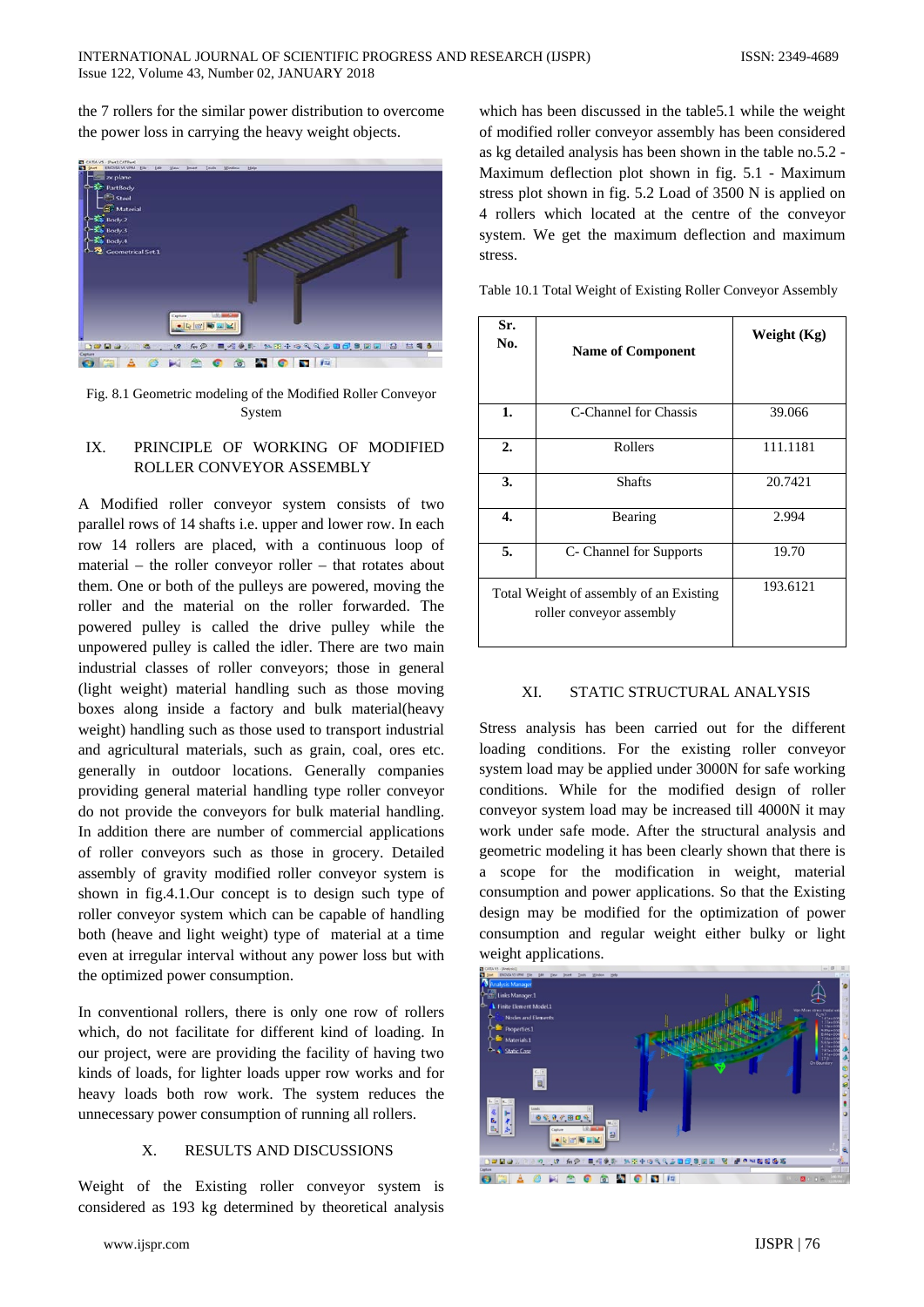# Fig. 11.1 Stress analysis of Existing Roller Conveyor System (A)



Fig. 11.2 Stress analysis of Existing Roller Conveyor System (B)



Fig. 11.3 Stress analysis of Modified Roller Conveyor System (A)

# XII. POWER CONSUMPTION AND SAVINGS

We are considering a motor of 4 h.p. or 2 motors of 2 h.p. running conventional roller conveyor.

So the total power consumption in units:-

- $\Rightarrow$  2 h.p.= 2 motors
- $\Rightarrow$  1 hr consumption= 1\*0.746\*2 kW  $= 1.492$  units

We are considering 10 hr work in a day.

So for 10 hr= 14.92 units/day

And for 30 days= 30\*14.92 units

### **= 447.6units/month**

So for 2 motors= 895 units/month.

## XIII. MODIFIED ROLLER CONVEYOR SYSTEM

Now we are using 4 motors of 1 h.p. instead of 4 h.p. or 2 motors of 2 h.p. With this for calculation we are expecting

that modified roller conveyor will work 5 hour for light weight and 5 hour for heavier weight:-

Thus, no of motors
$$
=
$$
 4

$$
Power = 1h.p.
$$

\*\*For light load:-

1 h.p. /hr= 0.746 unit

So for,

$$
5hr = 3.730
$$
 units

We are using two motors for upper row:-

- $\Rightarrow$  For two motors= 7.460 units/day
- For a month  $= 30*7.460$  $= 223.8$  unit/month \*\*For heavy load/ when both rows are working:- So for all 4 motors working for 5 hour in a day. So in a month

 $= 447.14$  unit/month

 $\Rightarrow$  Total power consumption,  $= 223.8 + 447.2$  $= 671$  units.

XIV. COMPARISON OF POWER SAVINGS

Conventional roller conveyor consumption

Modified roller conveyor consumption

 $= 895 - 671$ 

 $= 224$  units.

Table 14.1. Power Consumption

| Sr. No.                | Power<br>Consumption/Da<br>y (units) | <b>Power</b><br><b>Consumption/Mont</b><br>h<br>(units) | <b>Power</b><br><b>Saving</b><br>s<br>(units) |
|------------------------|--------------------------------------|---------------------------------------------------------|-----------------------------------------------|
| Existing<br>Design     | 14.92                                | 447.6                                                   |                                               |
| Modifie<br>d<br>Design | 7.460                                | 223.8                                                   | 224                                           |

### XV. CONCLUSION

Roller conveyors operate in airports, underground stations, department stores, and other commercial and public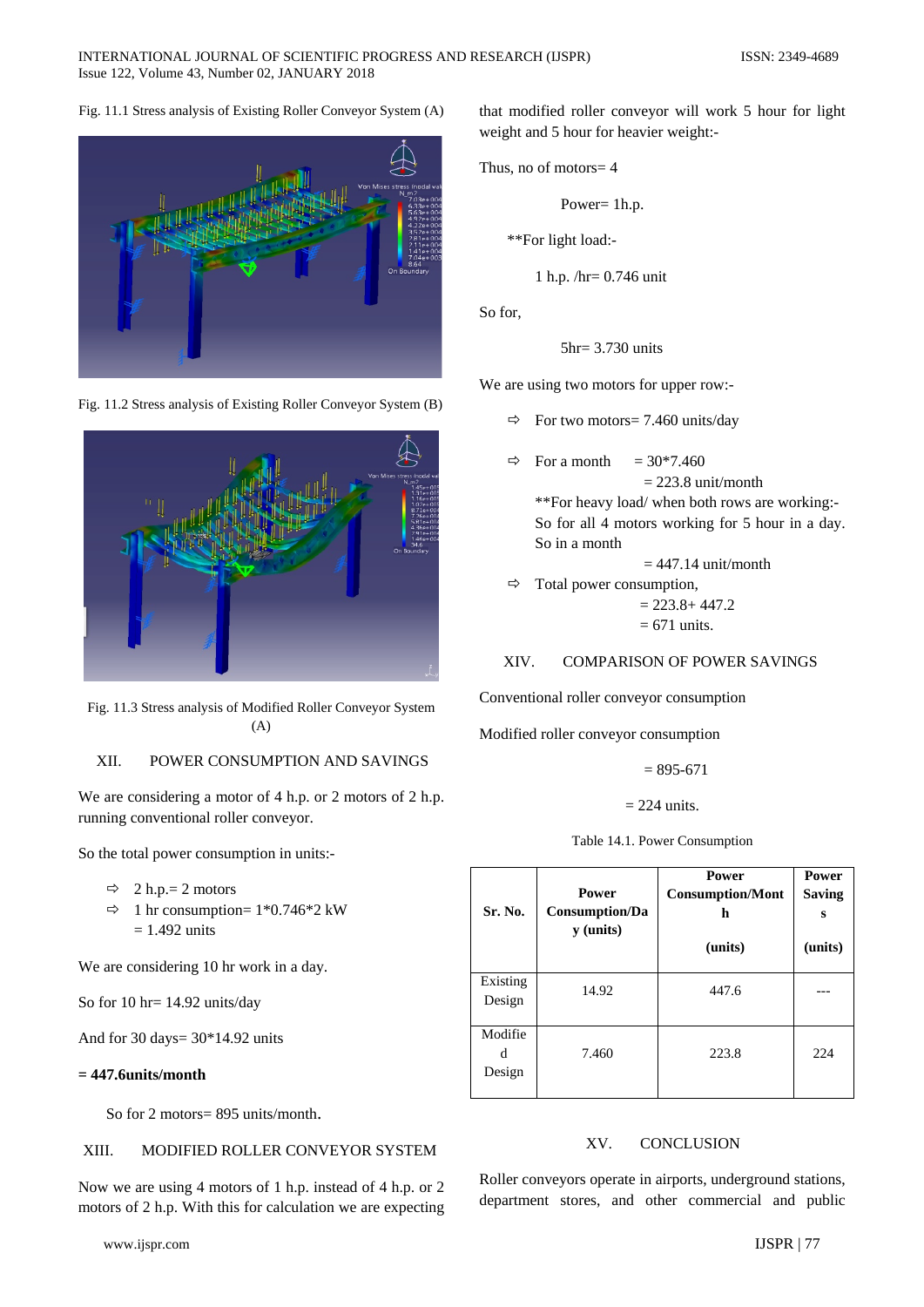buildings. Safety is very greater than the requirement and there is a scope for weight reduction and consequently power consumption reduces through the modified design. In which number of components are not reduced in a very large amount but due to the modifications in the design these are rearranged in such a manner that they can carry maximum load and with the reduction of weight of the assembly. It has been shown in the Fig.15.1 It has been observed that

Critical parameter which reduces the weight of Channels are as follows:

- Roller outer diameter
- Roller thickness.
- Though value of deflection, stress is more in case of Modified design, but it is allowable.
- 4.63% of weight reduction is achieved due to modified design it is not considerable as the modification is not done only for the weight reduction but for the power optimization. Due to the modification power has been saved.
- 8.63 Kg. weight reduction achieved by optimized design than existing design.



Fig. 15.1 Weight comparison of Existing and modified design

Effect of loading conditions on certain parameters like deflection, natural frequency and max. Stress in the Existing design and Modified design can be shown on the Fig. 15.2.

It has been observed that Max. Deflection for the modified design is more than that of an existing design it is 0.33mm for the existing while it is 0.4467mm for the modified design.

In case of max. Stress it may be observed that in the existing design it is less than that of modified but in the modified it is allowable.



Fig. 15.2 Effect of loading on the design

Roller conveyors are widely used to load and unload ships, trucks, and railway trucks. One such system moves over 5.400 metric tons of coal an hour in a steady stream from railway trucks to the belt. The belt carries the coal to a loading tower that distributes the coal to the various parts of a ship. Roller conveyor systems are used for carrying the light and heavy weight material handling. Although the Existing roller conveyor may carry heavy weight and with power loss may carry light weight material

But in the modified design power savings is optimized. In the Existing design it is much higher due to the engagement of all the rollers at a time but in the modified design all the rollers are not engaged at a time but the upper rollers are engaged once for the lightweight materials and simultaneously for the same power utilization all the 14 rollers from the lower and the upper rows are engaged to convey the heavy weight material along with the savings of power.

It has been shown already in the chapter no.4 in the geometric modeling section.Fig.15.3 shows the comparison of power consumption in the Existing and modified design.



Fig. 15.3 Power Consumption comparisons

### **REFERENCES**

[1]. Dieter Specht, Roller conveying system. This relates to a new roller conveying system. Publication no. US9221609 B2, Publication date: Dec 29,2015, Also